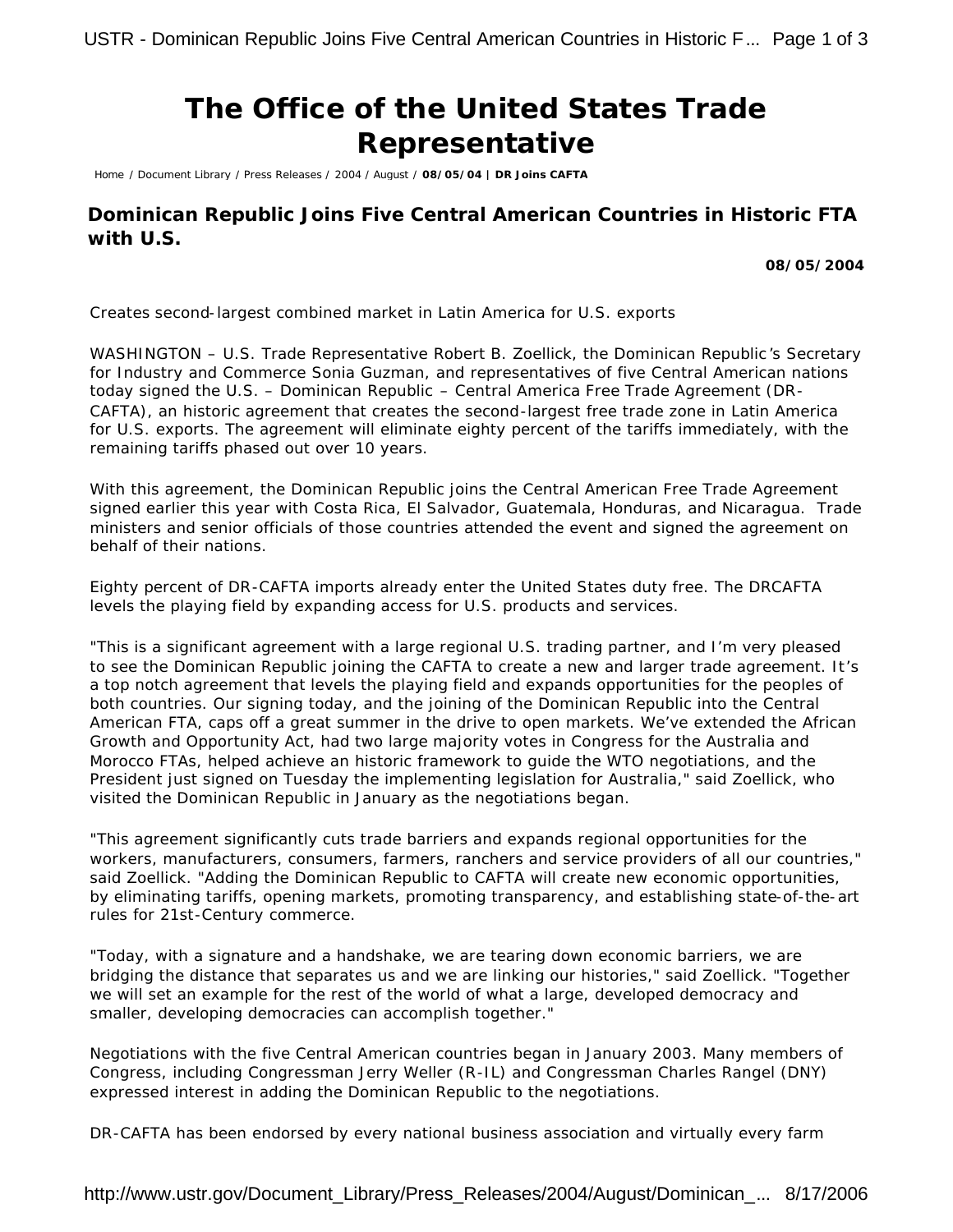association. Zoellick notified Congress on August 4, 2003, of the Administration's intent to negotiate an FTA with the Dominican Republic. Negotiations were launched in January 2004 and concluded on March 15. President Bush formally notified Congress of his plan to sign an FTA with the Dominican Republic on March 25.

The DR-CAFTA is a regional trade agreement among all seven signatories, and will contribute to the transformation of a region that was consumed in internal strife and border disputes just a decade ago but is now a successful regional economy with flourishing democracies. The Administration plans to submit a single legislative package to Congress to implement the new trade agreement with the five Central American countries and the Dominican Republic.

In 2003, the U.S. exported \$15 billion of goods to the Dominican Republic and Central American countries. Combined total goods trade between the U.S. and the original five CAFTA countries was \$23.6 billion in 2003. The addition of the Dominican Republic represents an additional \$8.7 billion in annual two-way trade, for a combined total trade relationship of approximately \$32 billion.

DR-CAFTA is a key export market for important U.S. manufacturing sectors such as information technology products, agricultural and construction equipment, paper products, chemicals and medical and scientific equipment, all of which will enjoy immediate duty-free access. More than half of current U.S. farm exports to the Dominican Republic and Central America will become duty-free immediately, including high quality cuts of beef, cotton, wheat, soybeans, key fruits and vegetables, processed food products, and wine, among others. Each of the 50 U.S. states and the District of Columbia export to the CAFTA region. The leading states exporting to DR-CAFTA countries are Florida, North Carolina, Texas, Louisiana, California, Georgia, Alabama, Massachusetts, South Carolina, and Pennsylvania.

The Dominican Republic and Puerto Rico have the largest bilateral trading relationship in the Caribbean region, accounting for almost \$1.3 billion in two-way commerce. Puerto Rico exports almost \$700 million in goods and services to the Dominican Republic annually.

The U.S. is also strengthening ties with the DR-CAFTA countries by entering into an Environmental Cooperation Agreement. This agreement will promote environmental cooperation as a complement to the trade liberalization efforts.

The ceremony took place in the Indian Treaty room in the Eisenhower Executive Office building, where the UN Charter and the treaty establishing the International Monetary Fund (IMF), were signed.

## **Background**

The U.S. Congress recently approved free trade greements with Australia and Morocco by wide margins (Australia passed the House 314 to 109 and the Senate 80 to 16; Morocco passed the House 323 to 99 and the Senate 85 to 13). In addition, Congress also recently passed the African Growth and Opportunity Act (AGOA) Acceleration Act, a duty-free preference program designed to promote economic development in sub-Saharan Africa's by expanding access to the U.S. market.

Adding to the three FTAs ratified under this Administration (Jordan in 2001, Chile and Singapore in 2003), the United States has completed FTAs with nine countries – Australia, Bahrain, Costa Rica, the Dominican Republic, El Salvador, Guatemala, Honduras, Morocco and Nicaragua - over the past eight months. The agreement with Australia was signed into law by President Bush earlier this week and the agreement with Morocco was approved by Congress recently and is next in line to be signed into law.